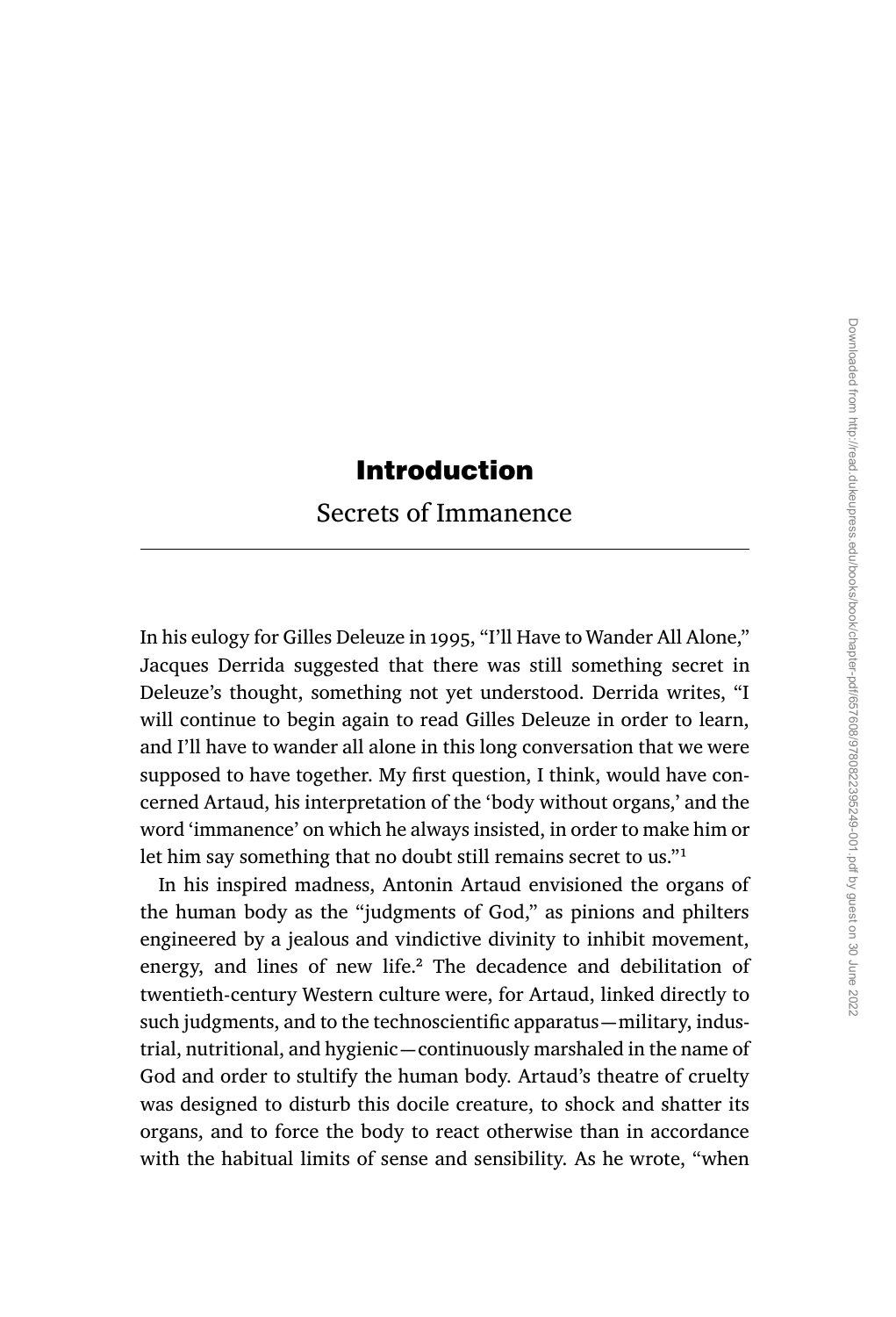you have made him a body without organs, / then you will have delivered him from all his automatic reactions / and restored to him his true freedom."3 For Artaud, humanity possessed a "body without organs," a subtle body accessible at the extremes of experience—in suffering, delirium, synesthesia, and ecstatic states. What do such experiences have to do with philosophy, and with Deleuze's philosophy of immanence in particular, about which Derrida insisted something has continued to remain secret?

 The term "immanence" has several interlinked meanings in Deleuze's work.4 In one sense, immanence functions in his work as a kind of metaphilosophical axiom, an injunction to philosophize from a perspective according to which being is never to be conceived as transcendent, but as immanent to thought. What this prescription assumes is that, at least under certain conditions, thought can adequately express being; that is to say, the conditions of philosophy, for Deleuze, are those under which there is no longer any difference between thought and being. However, this does not mean, for Deleuze, that thought can adequately represent being.<sup>5</sup> For Deleuze, it is only under certain intense conditions that the real is conceivable; the realization of being in thought occurs within the mind, yet paradoxically beyond its representational capacities. Put laconically, the mark of the real in thought, for Deleuze, is when the unconceivable is conceived, the insensible sensed, and the immemorial remembered. Throughout his work, Deleuze links thought to a traversal of precisely that "Body without Organs" envisioned by Artaud.<sup>6</sup> Extending Artaud's vision of a renewed sensibility into his own unique vision of thought, Deleuze argues that immanent thought, at the limit of cognitive capacity, discovers as- yet- unrealized potentials of the mind, and the body. That is to say, what connects Deleuze to Artaud is the conviction that what matters for life, and for thought, is an encounter with imperceptible forces in sensations, affections, and conceptions, and that these forces truly generate the mind, challenging the coordination of the faculties by rending the self from its habits.7

 It is the argument of this book that the power of thought, for Deleuze, consists in a kind of initiatory ordeal. Such ordeal transpires through an immersion of the self in uncanny moments when a surprising and alluring complicity of nature and psyche is revealed. In this sense, thought, for Deleuze, is a theatre of cruelty, an agon of peculiarly intensities, leading him to speak, in many places, of a kind of direct fusion be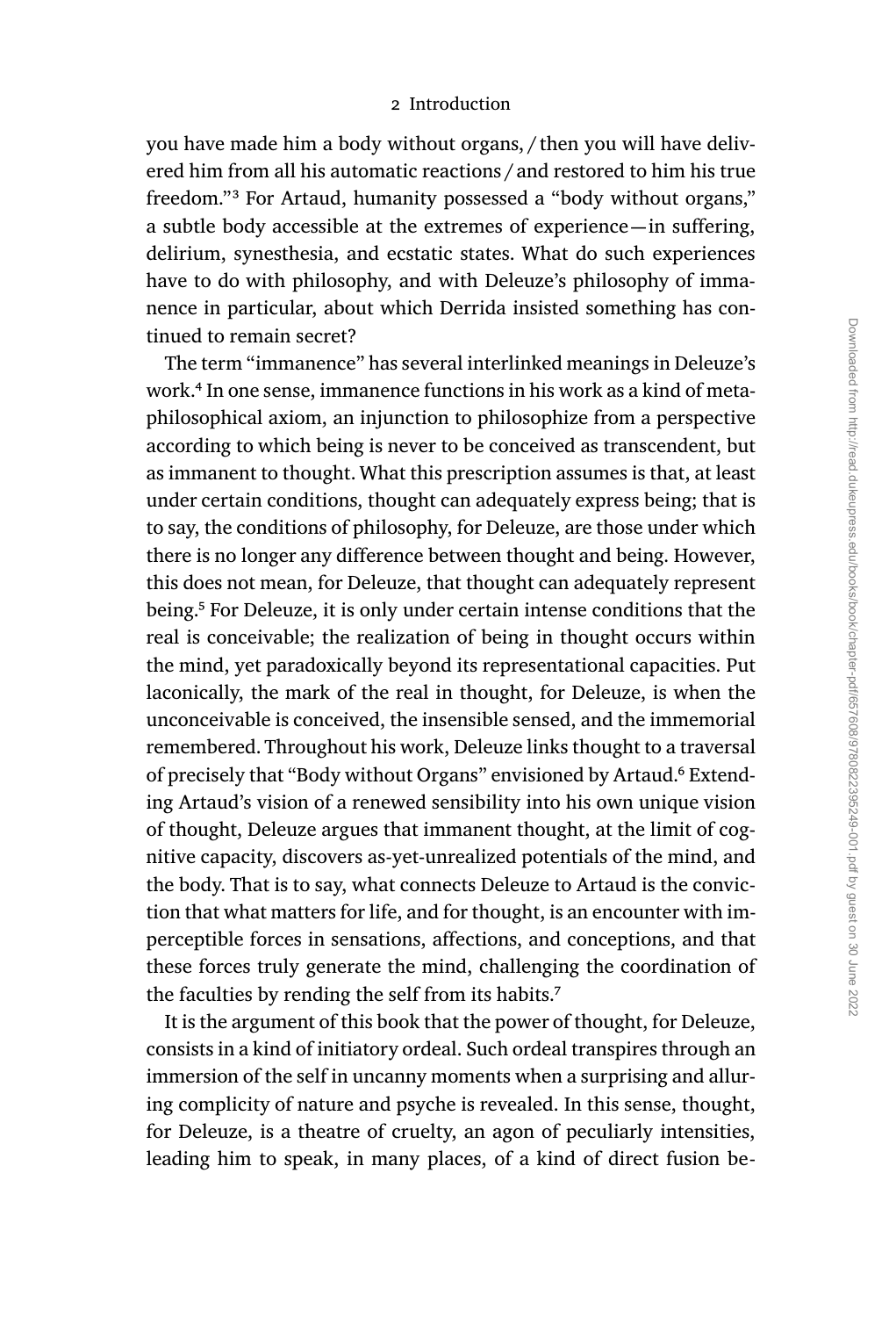tween the most literal and most spiritual senses of life (*DR*, 25). But what exactly would a "spirituality" be that could be also the most literal sense of life? And how could the work of such a stridently naturalistic and, at least on some readings, strictly materialist philosopher such as Deleuze entail the necessity of spiritual ordeal?8

 This issue has been a source of ambivalence for contemporary philosophers in Deleuze's wake, and increasing effort, of late, has been devoted to comprehending the sense of spiritual striving and esoteric reverie that profoundly animate Deleuze's thought. It remains unclear precisely how to interpret and evaluate the role of spirituality within Deleuze's system.9 My contention is that references to spirituality in Deleuze are neither incidental nor merely heuristic, and that, when properly appreciated, Deleuze's unique and vital synthesis of natural and spiritual perspectives stands as a contemporary avatar of Western esoteric or "hermetic" thought, and must be understood as a contemporary, nonidentical repetition of this archaic tradition.

 The hermetic tradition derives its name, and its legacy, from the figure of Hermes Trismegistus, a legendary Egyptian sage who taught that knowledge of the cosmos could be the engine of profound spiritual transformation, enlightenment, and liberation. The *Corpus Hermeticum*, a third- century collection of Alexandrian Greek texts purported to be a record of Hermes's teachings, offers a holistic vision in which the cognitive cannot be sundered from the affective any more than can the natural from the spiritual, and where any genuine increase in knowledge is tantamount to a transformation of the self. The most famous document of the *Corpus Hermeticum*, the *Tabula Smaradigna* (Emerald Tablet), teaches that materiality and spirituality are profoundly united, and that life itself is a process of theandric regeneration in which the nature of the divine is both discovered and produced in an unfolding of personal and cosmic, evolutionary and historical time: "As above, so below." In short, hermetic thought identifies the very process of natural life with a manifestation of encosmic divinity. In this tradition, there is no clear distinction between the rational and the spiritual; philosophical speculation is viewed as an attempt to explicate transcendental structures common to natural and spiritual realms.<sup>10</sup> For these reasons, and for others soon to be explored, Deleuze's insistence upon the nature of thought as spiritual ordeal, as a transformative encounter with nature, is clearly an avatar of the hermetic tradition.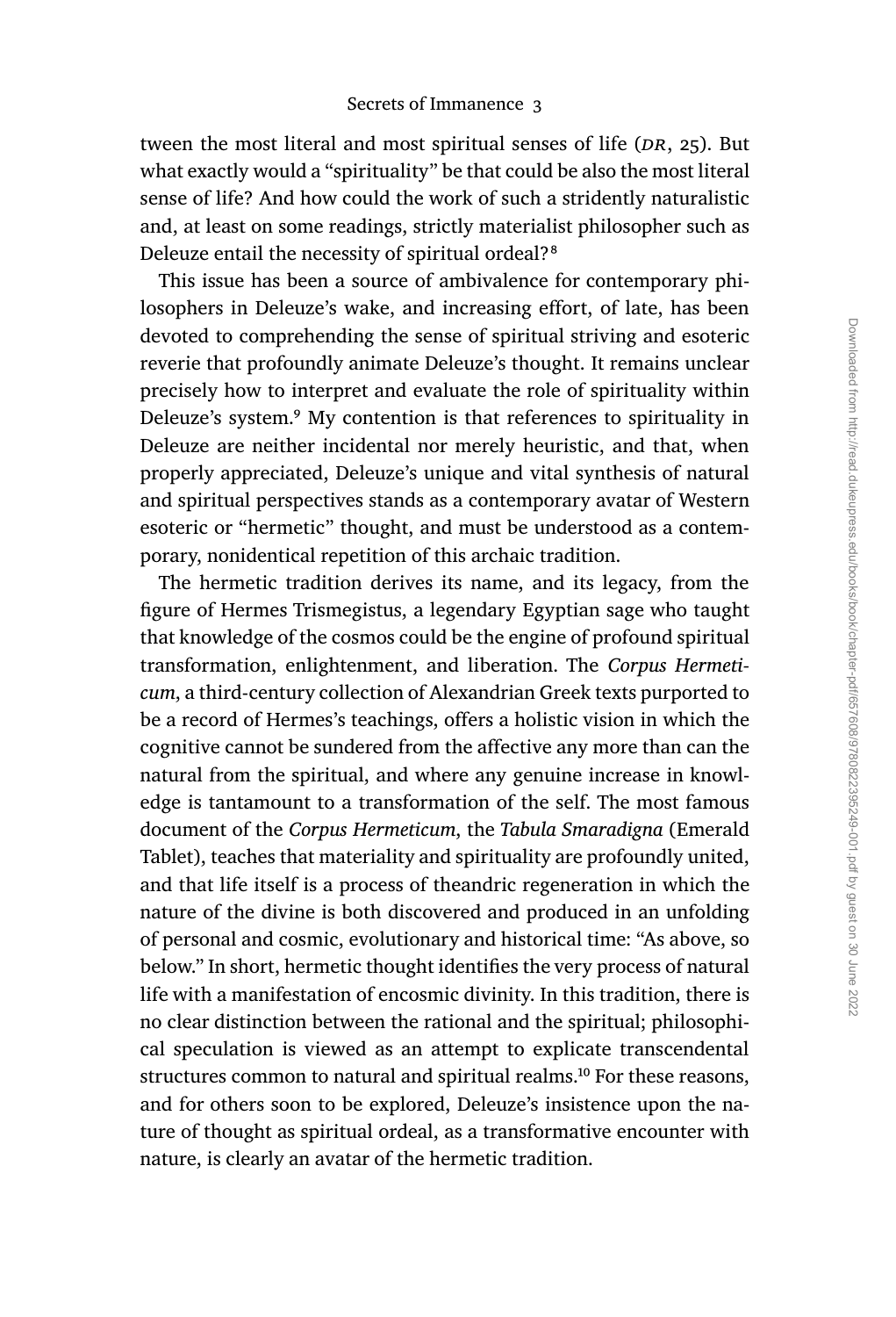The principles of nearly all strands of Western esotericism can be traced back to the teachings of Hermes Trismegistus. As Christianity and Judaism began to coalesce unified sets of doctrines and practices, other currents of thought within the late Roman Empire—not only Jewish or Christian, but also Neoplatonic and pagan—developed syntheses of near- eastern and Egyptian wisdom traditions with classical Greek philosophy. Within this milieu an Alexandrian current produced a set of writings that become known as the *Corpus Hermeticum*. This collection of texts purports to be an ancient record of the teachings of a certain "Hermes" to his disciples (and of Hermes's protégés to other students). Although Hermes is presented as an archaic hierophant, Garth Fowden and others have shown that this figure, whom the Renaissance revered as "Thrice- Greatest Hermes," was a second- century conflation of the Greek Hermes and the Egyptian Thoth, the unique product of a distinctly Alexandrian spiritual imagination.11 The *Corpus Hermeticum* contains parallels to both Jewish and Christian religious ideas, as well as to concepts in Gnostic and Neoplatonic philosophy. This is part of why the texts, when they were recovered from the Medici trove of Byzantine manuscripts and translated by Marsilio Ficino, were considered an exceedingly ancient record of "Aegiptian" wisdom. Hermes himself was seen by Renaissance thinkers as an important precursor to the wisdom of Moses, Plato, and Christianity. In 1614 Isaac Casaubon demonstrated that the vocabulary and style of the texts was too recent to be a product of Pharaonic Egypt, but Fowden and others have argued that there is more continuity in the texts with ancient Egypt than Casaubon realized.12

 The distinctly Egyptian spirituality maintained in these texts, although they were written in Greek and presented as "reports" of conversations between Hermes and his adepts, indicates that Egyptians, rather than Alexandrian Greeks, wrote the texts. The texts seem to stand, Fowden contends, for a renegade and apocalyptic spirit in Egypt. At one point in the *Corpus*, there is even a bloodstained prophecy hinting that Rome will one day fall, and that Egypt's ancient religious and political prerogative will then be restored.<sup>13</sup> This restoration is presented as a renewal of an "enchanted" cosmos, in which humans will once again be able to commune freely and directly with the divine through intimate relations with nature. In the meantime, and in anticipation of this immanent eschaton, Hermes's own teachings are intended to combat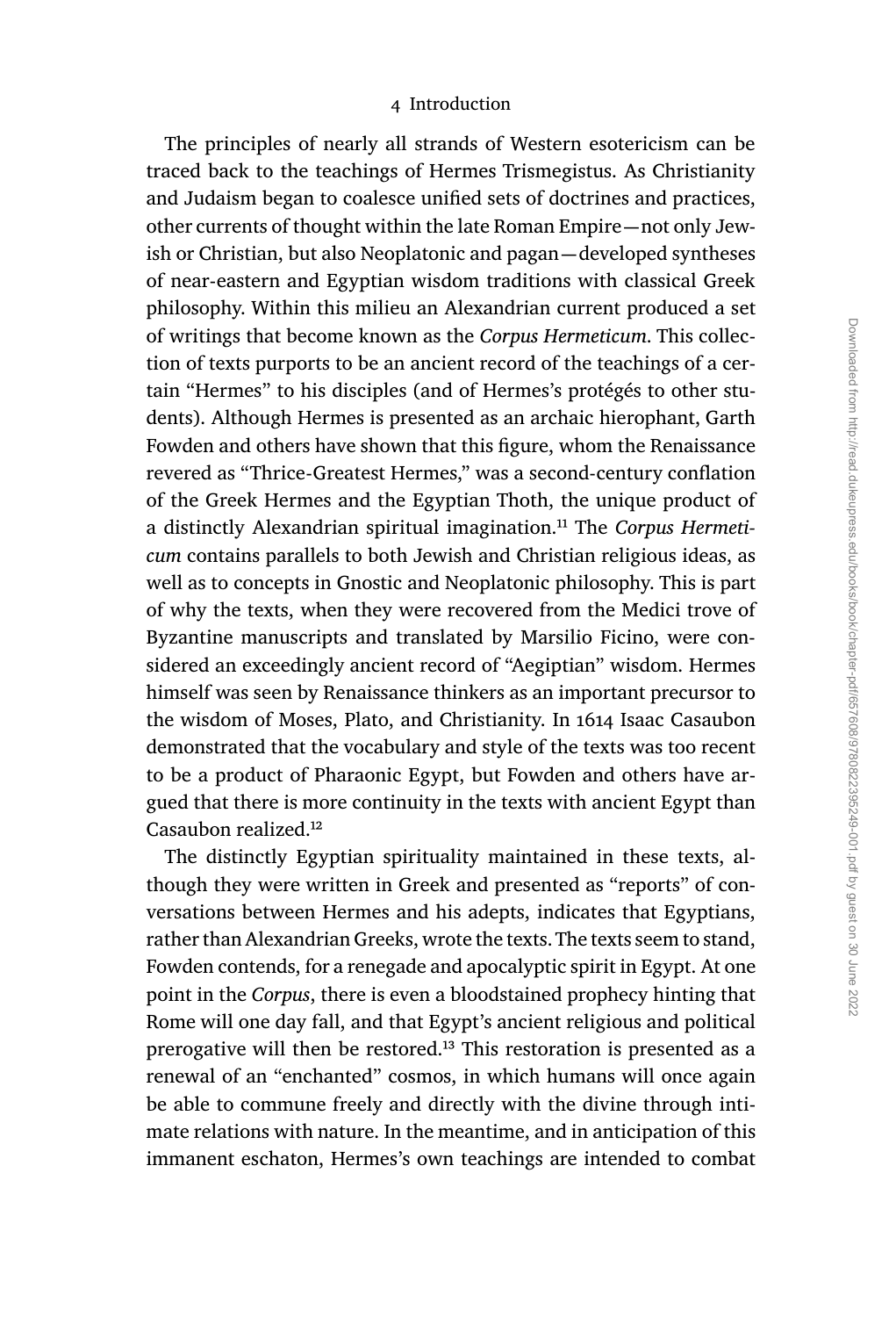the nihilism of the late antique age with instructions on how to escape the powers of fate, perform alchemical transformations, and renew the world and the self through theurgic ritual.

 Because of the wide circulation of the texts, their anonymous authorship, and the correspondences between their teachings and those of Jewish, Gnostic, Neoplatonic, and early Christian sects, the *Corpus Hermeticum* became part of the fabric of syncretistic late antique thought. The texts were probably widely read by cultured Greeks as well as by the marginalized Alexandrian noncitizens whose spiritual and political desire they more clearly express (as evidenced especially in their valorization of "low" magic and sorcery, and instructions for alchemical operations). One of the most fascinating aspects of the story of hermeticism is that, although the Western esotericism that emerged from its inspiration became largely the prerogative and practice of cultured elites (such as Ficino, the Freemasons, and the Order of the Golden Dawn), the roots of Western esotericism itself lie in a kind of eclectic, bastard, and nomadic spirituality, one without pure origin or urtext, situated at the crossroads of competing civilizations and conflicting orthodoxies. This point will be particularly important in connection with Deleuze's own affirmation of the spiritual significance of lower, bastard, minor, and nomadic races, and the power they have to articulate the utopian and eschatological contours of immanent thought (*WIP*, 109).

 Deleuze's work constantly recapitulates hermetic themes, and can be placed within a series of post- Kantian romantic thinkers critical of the sterility of Enlightenment reason who found inspiration in the Renaissance revival of hermetic tradition.<sup>14</sup> For both Deleuze and the hermetic tradition generally, certain intense, mantic, initiatory, ascetic, and transformative practices are necessary for thought as much as for meditational or visionary experience. Conversely, for both Deleuze and hermeticism, authentic thought is identified, beyond mere accumulation of cognitions, with an expansion of the mind's ability to endure the intense modes of perception and communication necessary for psychic reintegration and cosmic renewal. Thought in this way might be defined, for Deleuze as for the tradition, as a regenerative principle of natural and social development.

 However, it should be said at the outset that situating Deleuze directly in the hermetic tradition is a somewhat complex affair. Deleuze is a post-Kantian thinker removed by time and cultural circumstance from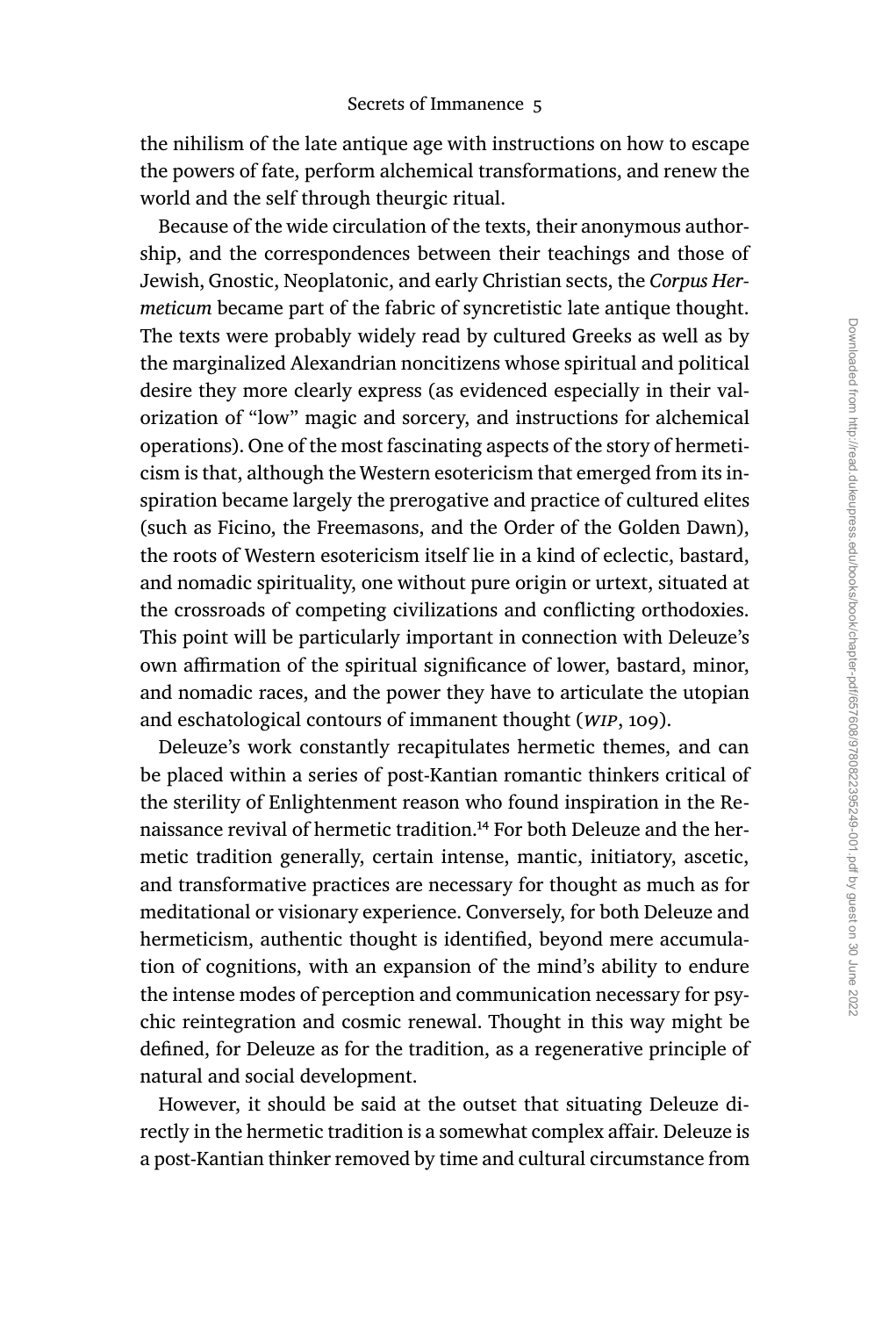the premodern ethos of hermeticism. Furthermore, Deleuze's interest in hermetic themes appears as a subtle motif whose implications need careful unfolding. Even more challenging is the fact that Deleuze's own contemporary take on hermeticism is a departure from, as much as an extension of, traditional patterns of spiritual ordeal. Perhaps most challenging of all is the general academic- philosophical prejudice against the threatening proximity of intuitive, mystical, or even simply more emotional modes of mind to the cold calculations of pure reason, especially when such calculations appear in principle to be open, democratic, and formally unimpeachable in contrast with the dark and esoteric yearnings expressed in the gnomic pronouncements of initiates. To read Deleuze in relation to the hermetic tradition, therefore, requires several stages of exegesis and argumentation.

 I attempt to clarify Deleuze's peculiar take on the history of modern philosophy and his insistence that modern philosophy, despite its extreme sobriety and skepticism, represents a distinctly experimental usage of mind (chapter 1, "Philosophical Modernity and Experimental Imperative"). Once it is clear how and in what sense Deleuze reads modern thought as experimental, I then attempt to demonstrate how Deleuze's own experimental ethos echoes a premodern philosophical tradition that integrated spirituality into the practice of dialectic and critical reflection: Neoplatonism, from Plotinus to the Renaissance (chapter 2, "Dark Precursors: The Hermetic Tradition"). The particular strand of Neoplatonic thought that interests Deleuze is closely tied to the hermetic tradition, and it is out of this hermetic strand of Neoplatonic thought that Deleuze's conception of immanence in philosophy emerges. Once this groundwork is established, it becomes possible to trace the contours of hermeticism within Deleuze's systematic thought.

 This tracing begins with Deleuze's lifelong interest in the power of symbols, highlighting the enduring importance, for his overall system, of approaches to knowledge (both theoretical and practical) that attempt to integrate body and mind, scientific research and spiritual insight (chapter 3, "The Force of Symbols: Deleuze and the Esoteric Sign"). From here it becomes possible to see how a hermetic impulse to unite thought with affective, corporeal, and spiritual transformation plays out across Deleuze's mature work. I then argue that Deleuze's systematic project of "overturning Platonism" should be read as a contemporary hermetic effort to resituate philosophical speculation within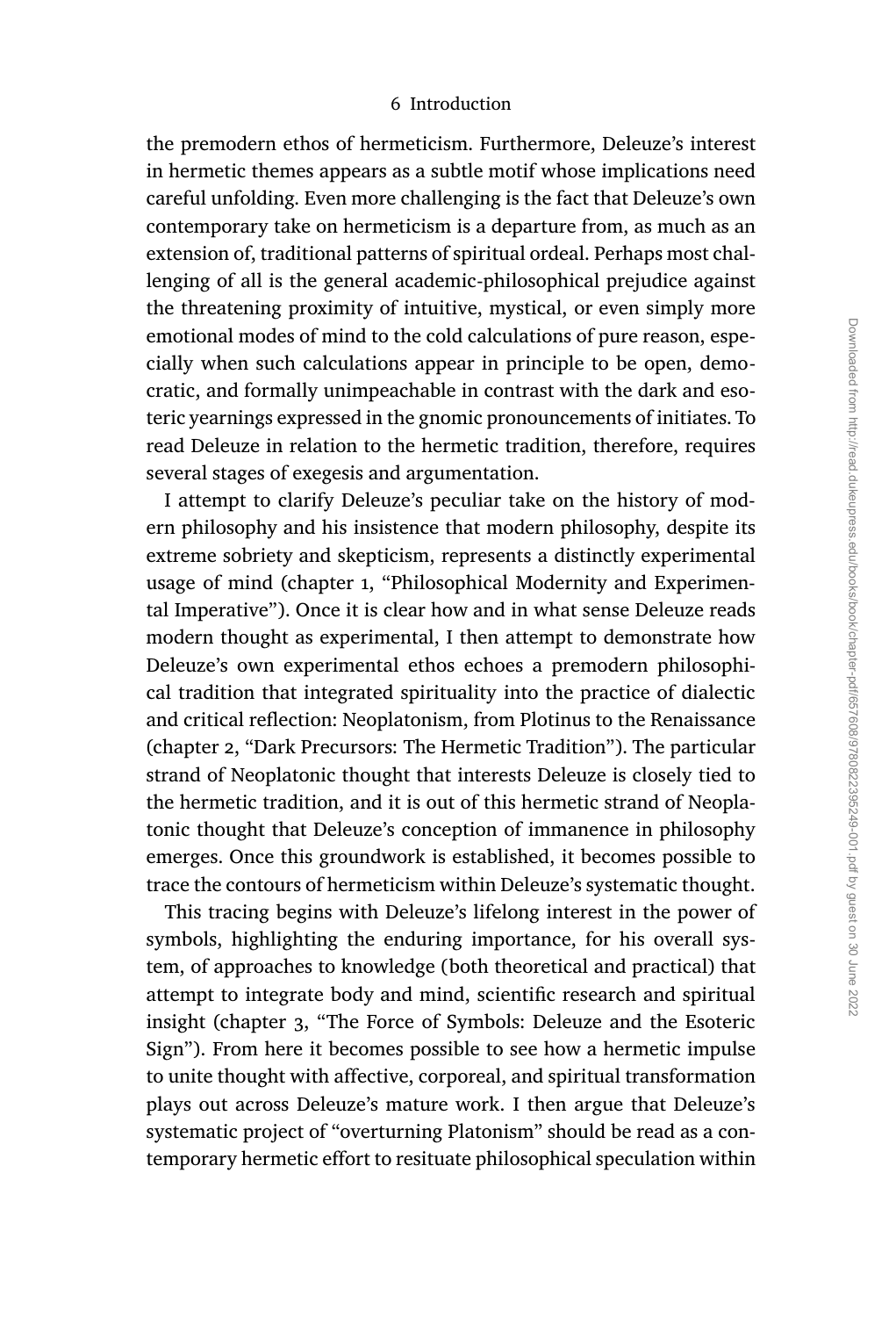an experimental exploration of nature (chapter 4, "The Overturning of Platonism").

 Deleuze's clearest model for this project, and for thought as a contemporary hermeticism, derives from the work of art. Chapter 5, "Becoming Cosmic," outlines how reflection on certain artistic procedures leads Deleuze to develop a unique vision of philosophical practice and its relations to both science and art. Chapter 6, "The Politics of Sorcery," examines Deleuze and Guattari's regard for specific ritual practices, in particular sorcery and therapeutic healing rituals. I argue that Deleuze and Guattari take such practices not as archaic vestiges, but as models of contemporary transformative practice. In chapter 7, "The Future of Belief," I address some of the major objections to Deleuzian and Deleuzo- Guattarian spirituality, and attempt to respond to a series of modern misgivings about the contamination of rationality by affective and perceptual intensities, and by spiritual ordeal. My intent here is to at least challenge presumptive suspicion against anything other than purely rational reflection—a suspicion that, despite the many critiques of pure reason since Kant, continues to block appreciation for affective and putatively spiritual modes of apprehension.

 The stakes of this last contention, as I see them, go beyond debates over the corpus of Gilles Deleuze. Despite vast evidence that many Western philosophers—both ancient and modern—have been invested in some sort of spirituality (be it theurgical, thaumaturgical, mystical, alchemical, kabalistic, or theosophical), thinkers explicit about their hermetic or esoteric proclivities have always been positioned as bastard and nomadic outliers of philosophy, heretical outcasts of theology, or as reactionaries interfering with the full realization of reason, enlightenment, and progressive politics.

 In making explicit the importance of hermeticism in Deleuze's thought, I am inviting the charge that Deleuze was embroiled in that morass of obscurantism and irrationalism Freud once called "the black mud tide of occultism."15 As a systematic body of work, Deleuze's thought creatively repeats the interests of previous philosophers in the metaphysical and epistemological valence of phenomena that have been marginalized as uncanny, paranormal, occult, and even supernatural. Nested within esoteric insights, Deleuze's work trades on a foreign language within the language of modern philosophy, a language of intense, intuitive, and spiritual apprehensions that have, for the most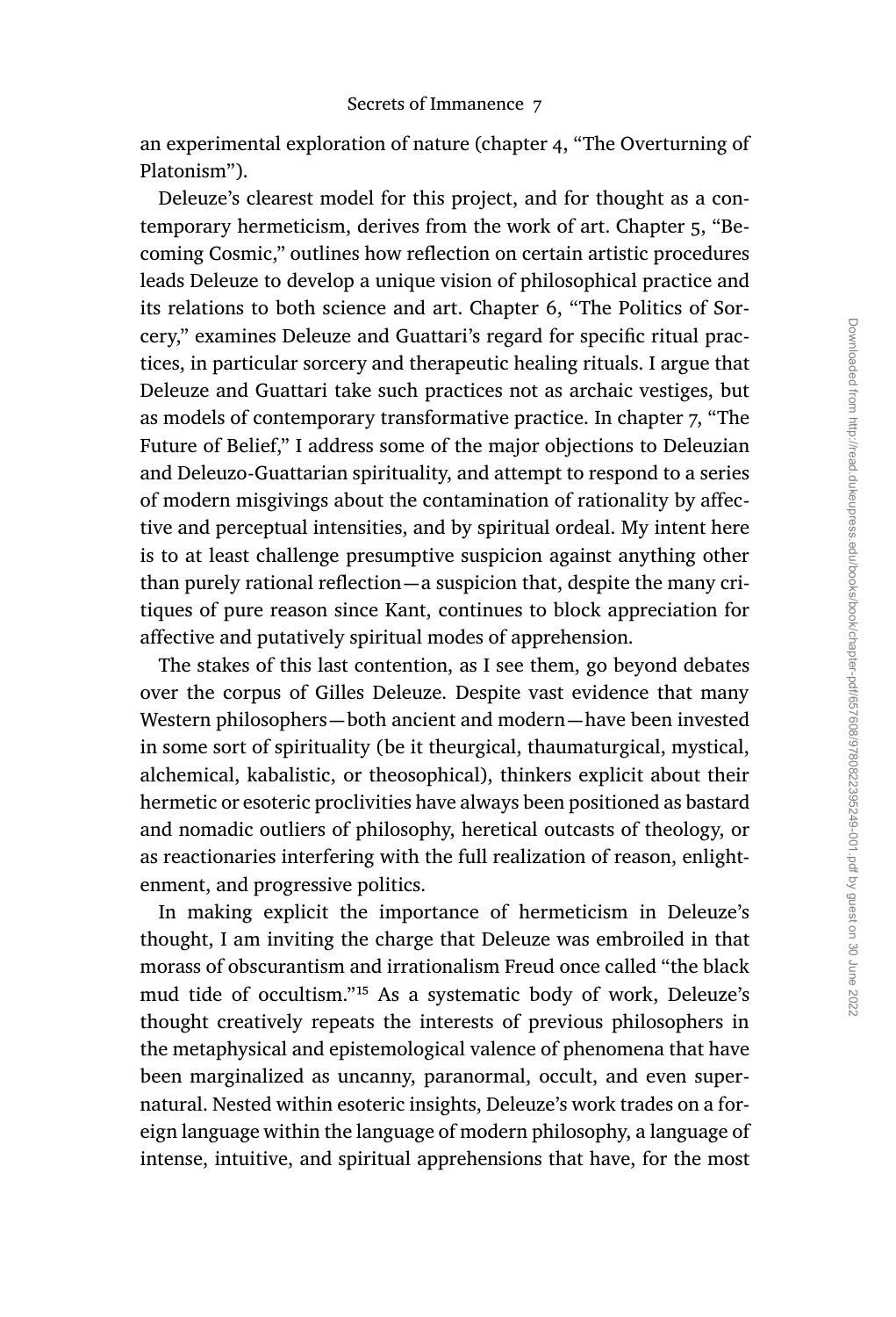part, been placed on the outside of reason and beyond the pale of enlightened, progressive, and reasonable discourse. It is perhaps this feature that continues to mark the work of this major twentieth- century thinker as minor.16

 In the face of contemporary ambivalence over the validity and significance of esoteric, let alone "occult," apprehensions of nature and mind, the political risk of this reading should be immediately apparent. Reading Deleuze as hermetic in any sense may force a departure from received presuppositions—modern, secular, or merely academic—about what rightfully counts as thought. I take that risk in part because I am convinced that the marginalization of hermetic traditions, and the suspicion and contempt in which they are still held by much of contemporary thought, constitutes a symptomatic repression of the complexity of both the history of modern philosophy and the stakes of contemporary culture, which is, from the internet to the cinema, completely obsessed with magic and with the occult.

 However, I can of course only speak for my own convictions that this spiritual material can and must be addressed, at least here, through the modest step of taking Deleuze's spiritual debts to the hermetic tradition seriously. I do this by arguing for three interlinked claims: that Deleuze's systematic thought is not fully comprehensible without situating it within the hermetic tradition; that Deleuze's writings make a subtle yet distinctive contribution to contemporary hermetic knowledge and practice; and that the experimental stakes of modern and contemporary philosophy, as Deleuze conceived them, call for a revision and extension of the perennial hermetic project: the proliferation, differentiation, and nonidentical repetition of cosmic processes of regeneration and renewal.

 What is at stake for Deleuze in thought—and at stake in this book—is ultimately a political issue. Indicating the contours of a renewed spirituality of thought and a new vision of the mutual intercalation of material and spiritual forces is part of an attempt to fulfill the task of philosophy in late capitalism, a task Deleuze himself characterized as the renewal of "belief in the world" (*C2*, 188). My particular extension of this task, by pushing Deleuze further in the direction of his own hermeticism, is motivated by the conviction that to challenge the all-pervasive magic of that confluence of desire and power Isabelle Stengers once described as the great "capitalist sorcery," requires an exceedingly sober attempt to